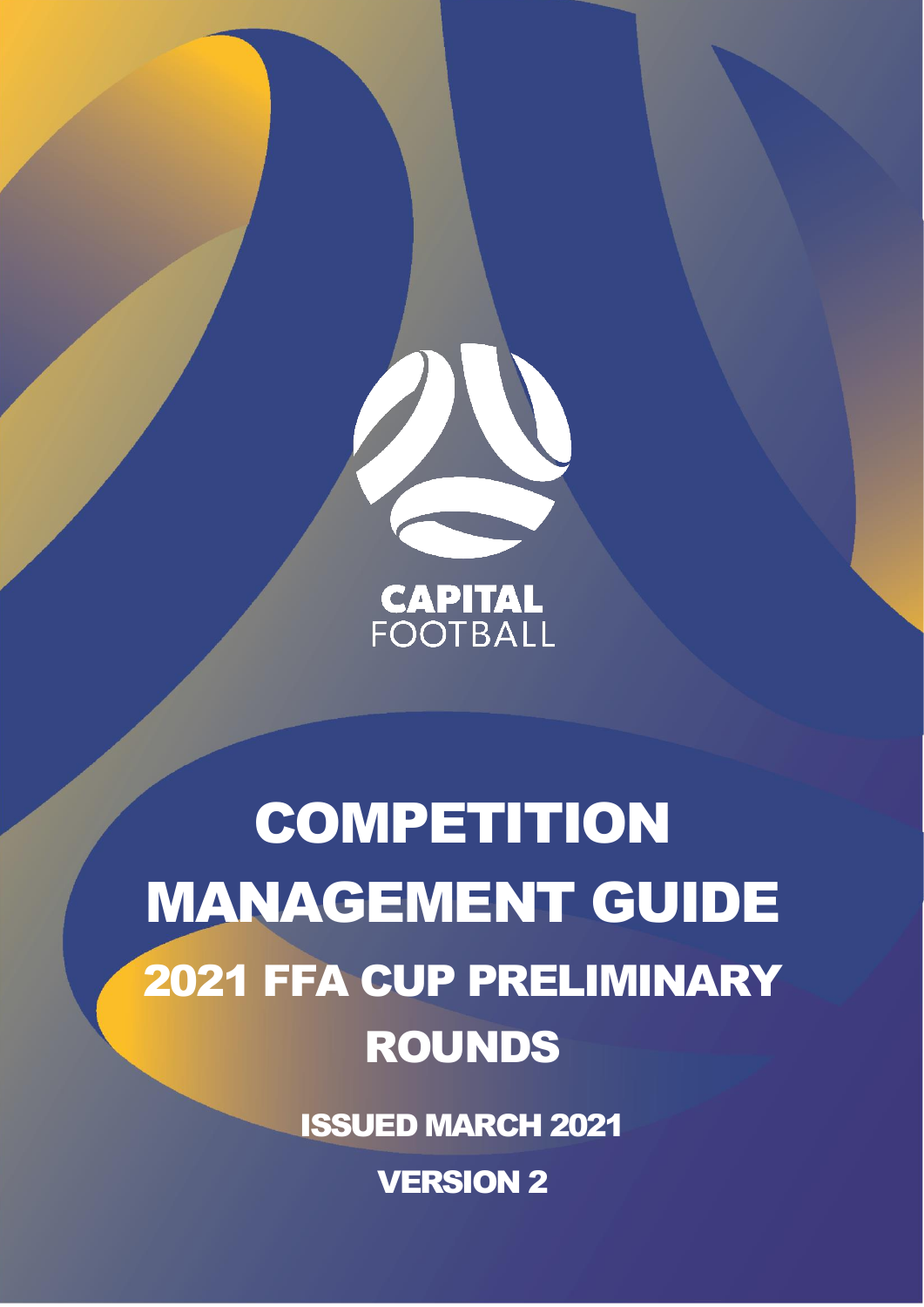# <span id="page-1-0"></span>VERSION CONTROL

| <b>VERSION</b> | <b>DATE</b> | <b>AUTHOR</b>                 | <b>RATIONALE</b>                             |
|----------------|-------------|-------------------------------|----------------------------------------------|
|                |             | 25/02/2021   Capital Football | <b>Created for 2021 Season</b>               |
|                | 4/03/2021   | <b>Capital Football</b>       | Updated for new SportsTG Interface - GameDay |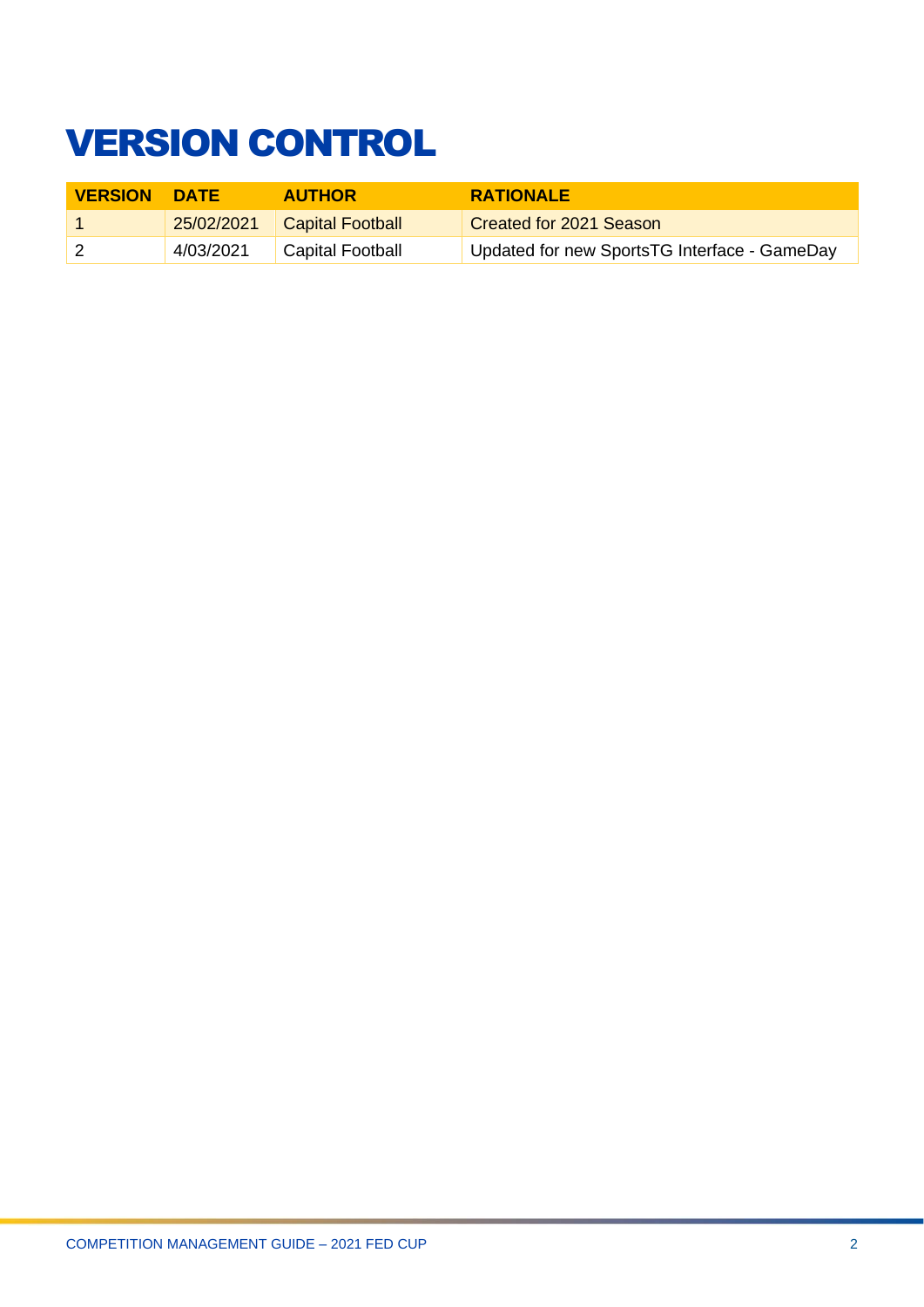# **CONTENTS**

| 1            |  |
|--------------|--|
| $\mathbf{2}$ |  |
| 3            |  |
| 4            |  |
|              |  |
| 1            |  |
| $\mathbf{2}$ |  |
| 3            |  |
| 4            |  |
|              |  |
| $\mathbf 1$  |  |
| $\mathbf{2}$ |  |
|              |  |
| 1            |  |
| $\mathbf{2}$ |  |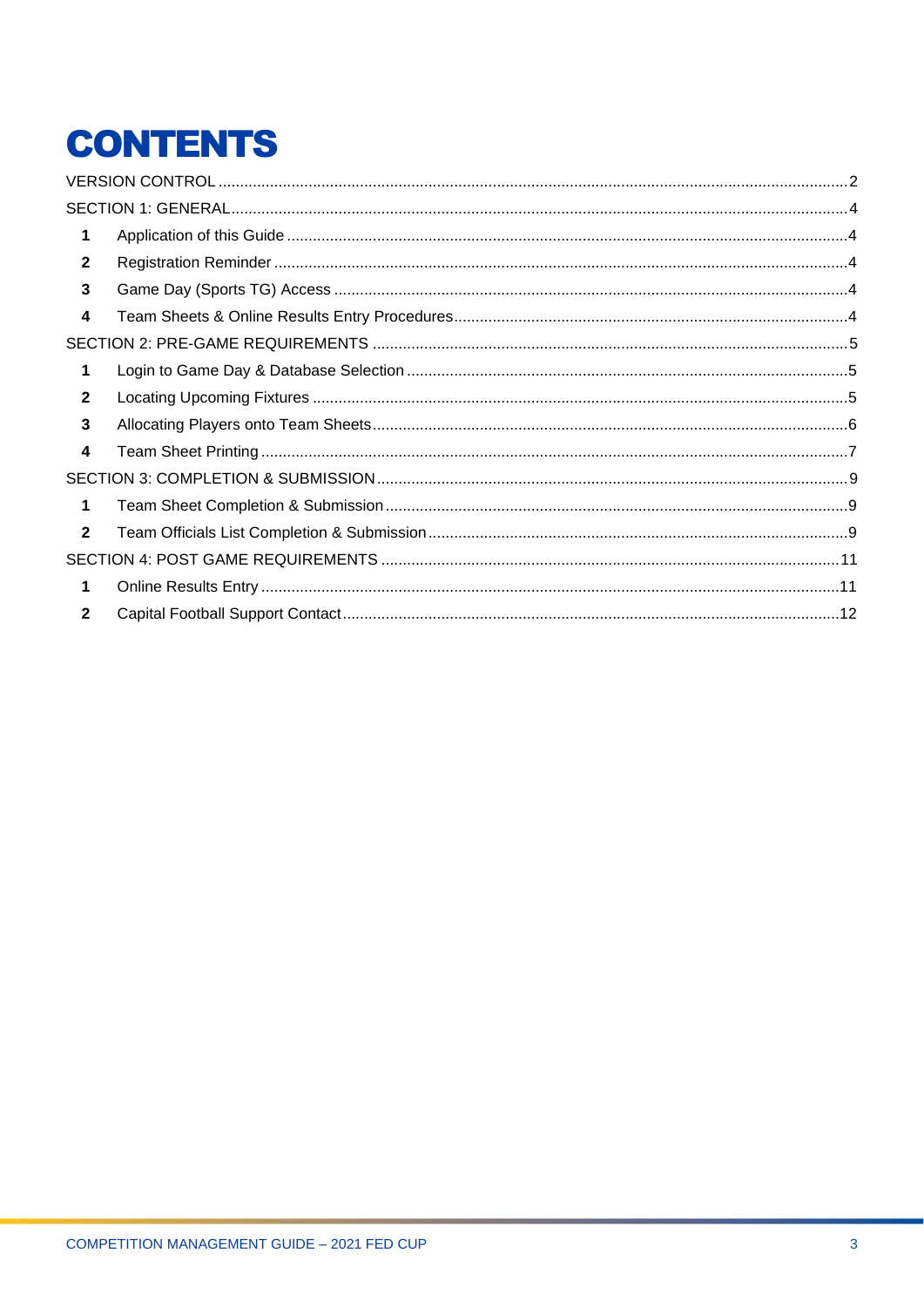# <span id="page-3-0"></span>SECTION 1: GENERAL

### <span id="page-3-1"></span>**1** APPLICATION OF THIS GUIDE

This guide has been prepared by Capital Football to serve as a reference to all Clubs regarding the Competition Management Processes that are in place for the 2021 season. All details within this guide will apply to all grades within the following Competitions, unless otherwise specified:

• FFA Cup 2021 Preliminary Rounds

#### <span id="page-3-2"></span>**2** REGISTRATION REMINDER

All players, coaches and team / club officials are required to be registered on the Play Football Registration System (as previously communicated to all Clubs).

All persons must be made 'active' in the Play Football Registration System, in order to be eligible to play / coach / manage.

### <span id="page-3-3"></span>**3** GAME DAY (SPORTS TG) ACCESS

If you do not have Game Day access to your Club or team you will need to be granted access. Access is provided on an individual basis, not a generic Club login.

If you have not set up a Game Day Passport you will need to do so by going to the following link and registering for an account:<https://passport.sportstg.com/signup>

After you have set up your account you will receive an automatically generated email from Game Day asking you to confirm your email address by clicking on a link. If you require access please email [megan.lane@capitalfootball.com.au](mailto:megan.lane@capitalfootball.com.au) and advise what Club you need access to.

#### <span id="page-3-4"></span>**4** TEAM SHEETS & ONLINE RESULTS ENTRY PROCEDURES

It is the responsibility of the Away Club, or second listed club to make their player selection in Game Day by 2:00pm on the day prior to the match.

The Home Club, or first listed club, is required to enter their player selection in Game Day, and then print and provide the team sheets on match day.

After the conclusion of the match, the Winning Club is responsible for entering the half time and full time results **within 45 minutes** of the completion of the final match of the day.

Results will automatically upload to the website at times set by Capital Football.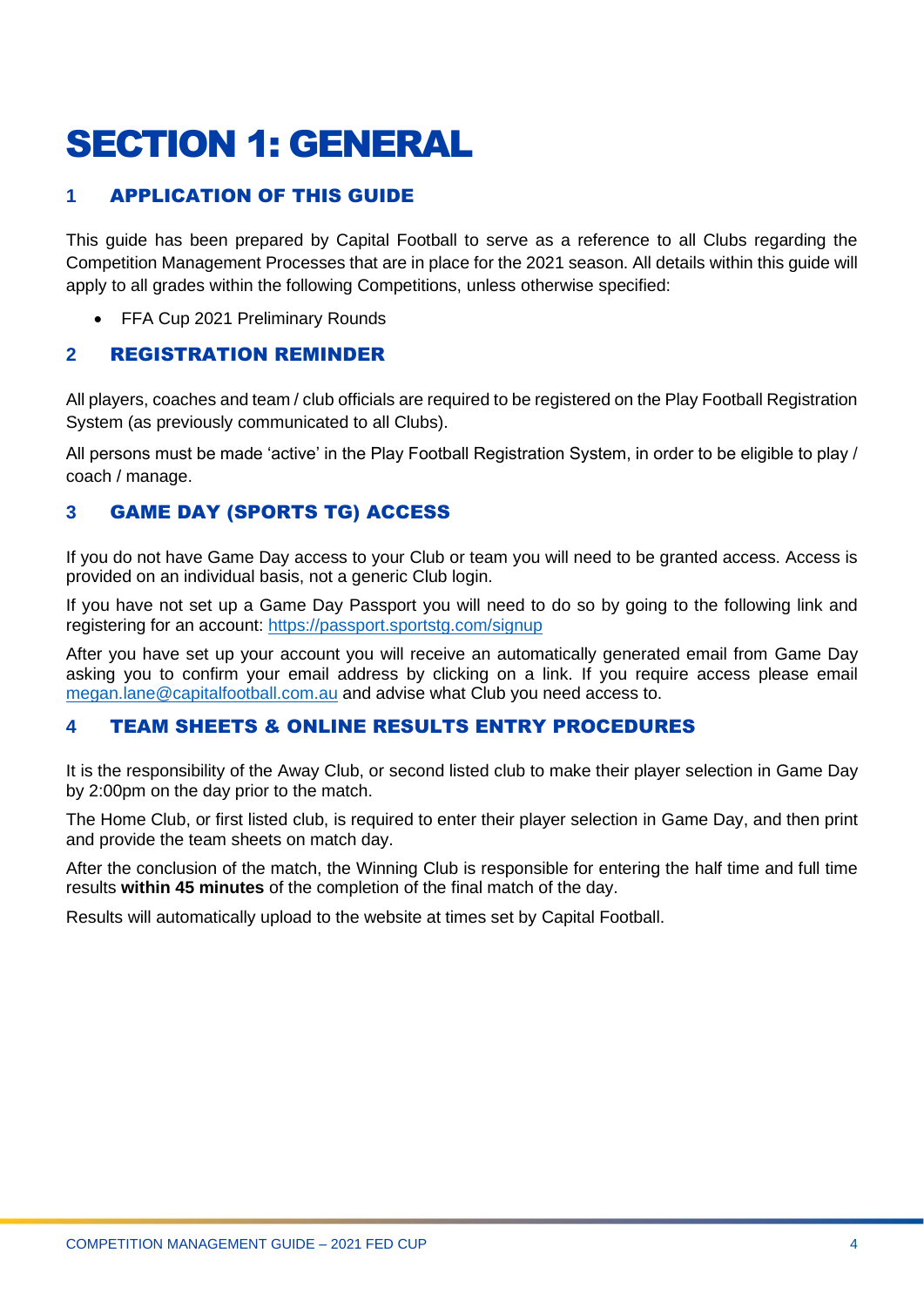### <span id="page-4-0"></span>SECTION 2: PRE-GAME REQUIREMENTS

#### <span id="page-4-1"></span>**1** LOGIN TO GAME DAY & DATABASE SELECTION

After access has been set up on your Game Day Passport, sign in here; <https://passport.sportstg.com/account>

Enter your Game Day Passport email address and associated password then click *"Sign In"*. If you can't remember your password use the *"Forgot Password?*" functionality. Once logged in select *"Results Entry & Live Scoring"*.



You will then be taken to a new screen which will display any Clubs or teams you have access to. Click on the relevant Club or team.

Please note: If your Club runs both NPL and Senior/Junior, please ensure you select your Club/team with *"Capital Football – NPL"* underneath. You may need to scroll to see this option.



#### <span id="page-4-2"></span>**2** LOCATING UPCOMING FIXTURES

After clicking on your Club or teams name, you will be taken to a screen to view fixtures. Enter in the date parameters for the fixtures you are searching for and click "*Show Matches*". You can also select to see only certain competitions by using the filters to the right hand side.

|  | Match List Feedback                                                          |                            |                        |              |                                                 |                                                                              |
|--|------------------------------------------------------------------------------|----------------------------|------------------------|--------------|-------------------------------------------------|------------------------------------------------------------------------------|
|  |                                                                              |                            |                        |              |                                                 |                                                                              |
|  | <b>Display Matches</b><br>Use the filters below to list the desired matches. |                            |                        |              |                                                 |                                                                              |
|  | Show matches between (dd/mm/yyy): 07/03/2020                                 | and 08/03/2020             | Season 2020            | v Venue Name | Select Some Options                             |                                                                              |
|  | Match Status                                                                 | Select Some Options        | Clubs<br>Select a club |              | v Competition Name   U13 - NPL ACT Youth 2020 X | Confirmed? -- Select confirmed--<br>V                                        |
|  | <b>SHOW MATCHES</b>                                                          | <b>ENTER QUICK RESULTS</b> |                        |              |                                                 | <b>B</b> BULK TEAM SHEETS - CF OUTDOOR <b>B</b> BULK TEAM SHEETS - CF FUTSAL |

This new screen will display the matches that meet your search criteria. Click on "*Pre Game*" to the right hand side of the fixture details.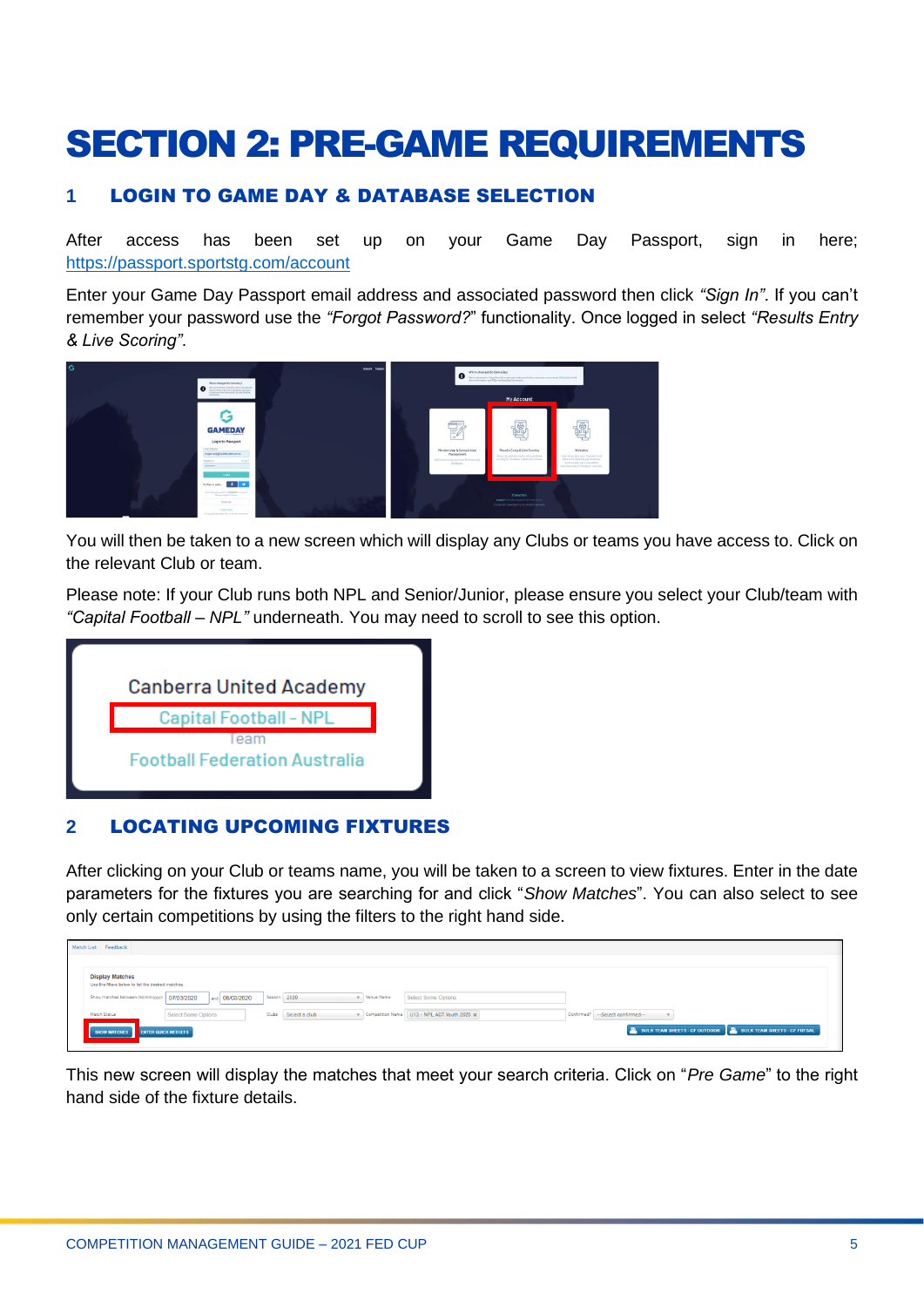| <b>Display Matches</b>             | Use the filters below to list the desired matches.                     |                  |                          |                           |                                   |              |                                      |                         |                                                                              |                           |  |  |  |
|------------------------------------|------------------------------------------------------------------------|------------------|--------------------------|---------------------------|-----------------------------------|--------------|--------------------------------------|-------------------------|------------------------------------------------------------------------------|---------------------------|--|--|--|
| Show matches between (dd/mm/yyyy): | 07/03/2020                                                             | and 08/03/2020   | 2020<br>Season           | v Venue Name              | Select Some Options               |              |                                      |                         |                                                                              |                           |  |  |  |
| Match Status                       | Select Some Options                                                    |                  | Clubs<br>Select a club   | <b>v</b> Competition Name | U13 - NPL ACT Youth 2020 x        |              | Confirmed?<br>--Select confirmed--   | $\overline{\mathbf{v}}$ |                                                                              |                           |  |  |  |
| <b>SHOW MATCHES</b>                | <b>ENTER QUICK RESULTS</b>                                             |                  |                          |                           |                                   |              |                                      |                         | <b>B</b> BULK TEAM SHEETS - CF OUTDOOR <b>B</b> BULK TEAM SHEETS - CF FUTSAL |                           |  |  |  |
|                                    |                                                                        |                  |                          |                           |                                   |              |                                      |                         |                                                                              |                           |  |  |  |
|                                    | Click here to view a Match Officials Allocation list for below matches |                  |                          |                           |                                   |              |                                      |                         |                                                                              |                           |  |  |  |
|                                    |                                                                        |                  |                          |                           |                                   |              |                                      |                         |                                                                              | <b>UPDATE LOCK STATUS</b> |  |  |  |
|                                    |                                                                        |                  |                          |                           |                                   |              |                                      |                         |                                                                              |                           |  |  |  |
| <b>Result</b>                      | <b>Home Team</b>                                                       | C Away Team      | $\Leftrightarrow$ Result | Competition               | <b>Match Date Time</b><br>$\circ$ | $\sim$ Venue | $\sim$ Lock                          |                         |                                                                              |                           |  |  |  |
|                                    | Woden Valley SC                                                        |                  |                          | U13 - NPL ACT Youth 2020  | 07/03/2020 00:00                  | Unknown      | $\qquad \qquad \qquad \qquad \qquad$ |                         |                                                                              |                           |  |  |  |
|                                    | Brindabella Blues FC                                                   | <b>Tigers FC</b> |                          | U13 - NPL ACT Youth 2020  | 07/03/2020 09:00                  | Calwell 204  | $\Box$                               | PRE GAME                | AT GAME                                                                      | POST GAME                 |  |  |  |

You will then be taken to the screen below. At the top of the screen you will see the details for the match you are in as well as information on how many players, if any, have been allocated for either team.

| AT GAME POST GAME<br>PRE GAME                                                                                                                                                                                                    |                                                                                                                      |                                                                                                                                     |                                                                    |
|----------------------------------------------------------------------------------------------------------------------------------------------------------------------------------------------------------------------------------|----------------------------------------------------------------------------------------------------------------------|-------------------------------------------------------------------------------------------------------------------------------------|--------------------------------------------------------------------|
| <b>Game Information</b><br>Griffith FC vs Gungahlin United FC<br>07/03/20 10:00<br>U13 - NPL ACT Youth 2020                                                                                                                      | <b>Pre Game Dashboard</b><br>Players<br>Griffith FC Selections<br>Gungahlin United FC Selections<br>League Officials | Coaches/Officials                                                                                                                   |                                                                    |
| <b>Gungahlin United FC</b><br><b>Griffith FC</b>                                                                                                                                                                                 | <b>Match Officials</b>                                                                                               |                                                                                                                                     |                                                                    |
| <b>Manage this Display List</b><br>Show all Club players<br>Show Players registered to this team only<br>Show Players to this age group<br>Show all Financial Club players for Competition Season<br>Show all players unassigned |                                                                                                                      | <b>Autoselect Players</b><br>C No Auto Select<br>Players from previous match in same competition<br>Players registered to this team | <b>B</b> , TEAM SHEET<br><b>B</b> CF FUTSAL<br><b>B</b> CF OUTDOOR |
| <b>Available Players</b>                                                                                                                                                                                                         |                                                                                                                      | <b>Selected Players</b>                                                                                                             |                                                                    |
| Filter<br>$\circ$                                                                                                                                                                                                                |                                                                                                                      | Name<br>No.<br>Position<br>Starting Captain                                                                                         |                                                                    |
| Abbas, Badreldin (03/09/1999)                                                                                                                                                                                                    | $(59987594)$ $\bullet$                                                                                               |                                                                                                                                     |                                                                    |
| Adams, Michael (21/02/1995)                                                                                                                                                                                                      | $(10531868)$ $\bullet$                                                                                               |                                                                                                                                     |                                                                    |
| Addai, Mansah (18/03/2006)                                                                                                                                                                                                       | $(79030599)$ $\bullet$                                                                                               |                                                                                                                                     |                                                                    |
| Adi Reddy, Eshaan (22/01/2012)                                                                                                                                                                                                   | $(85496768)$ $\bullet$                                                                                               |                                                                                                                                     |                                                                    |
| Afridi, Jansher (13/09/2014)                                                                                                                                                                                                     | $(10791358)$ $\bullet$                                                                                               |                                                                                                                                     |                                                                    |
| Ahmed, Faazil (06/06/2011)                                                                                                                                                                                                       | $(10734871)$ $\bullet$                                                                                               |                                                                                                                                     |                                                                    |
| Ahmed, Osama (14/11/2008)                                                                                                                                                                                                        | $(80938509)$ $\bullet$                                                                                               |                                                                                                                                     |                                                                    |
| Ahsanullah, Rohail (23/06/2010)                                                                                                                                                                                                  | $(84680610)$ O                                                                                                       |                                                                                                                                     |                                                                    |
| Aitolu, Elke (27/02/2003)                                                                                                                                                                                                        | $(59993501)$ $\bullet$                                                                                               |                                                                                                                                     |                                                                    |
| Ajaj, Steve (22/09/2009)                                                                                                                                                                                                         | $(10778045)$ $\bullet$                                                                                               | $OP = On$ Permit $Q =$ Finals Qualified                                                                                             | SAVE                                                               |

#### <span id="page-5-0"></span>**3** ALLOCATING PLAYERS ONTO TEAM SHEETS

Once you are in the *"Pre-Game"* section of the relevant match, click on your Club.

| <b>Gungahlin United FC</b><br>Match Officials<br><b>Autoselect Players</b><br>No Auto Select<br>Players from previous match in same competition<br>Players registered to this team         | <b>Game Information</b><br>Griffith FC vs Gungahlin United FC<br>07/03/20 10:00<br>U13 - NPLACT Youth 2020 | <b>Pre Game Dashboard</b><br>Griffith FC Selections<br>Gungahlin United FC Selections<br>League Officials | Players | Coaches/Officials |
|--------------------------------------------------------------------------------------------------------------------------------------------------------------------------------------------|------------------------------------------------------------------------------------------------------------|-----------------------------------------------------------------------------------------------------------|---------|-------------------|
| Manage this Display List<br>Show all Club players<br>Show Players registered to this team only<br>Show Players to this age group<br>Show all Financial Club players for Competition Season | <b>Griffith FC</b>                                                                                         |                                                                                                           |         |                   |
|                                                                                                                                                                                            |                                                                                                            |                                                                                                           |         |                   |
|                                                                                                                                                                                            |                                                                                                            |                                                                                                           |         |                   |
|                                                                                                                                                                                            |                                                                                                            |                                                                                                           |         |                   |

To the left of the screen, you will see a list of all players registered in your Club.

You can use the scroll bar to look for players (defaulted to alphabetical listing by surname) or you can start typing their name in the search field above the player list. Upon locating the players you wish to add to the team sheet, click on the green plus "+" to the right of their name. This will move the player across to the area on the right hand side of the screen.

After you have selected all of your players for the first game, you will then have the option in future weeks to select "*Players who played last week*". This will populate the right hand side with the information (including shirt numbers) that was used the week prior.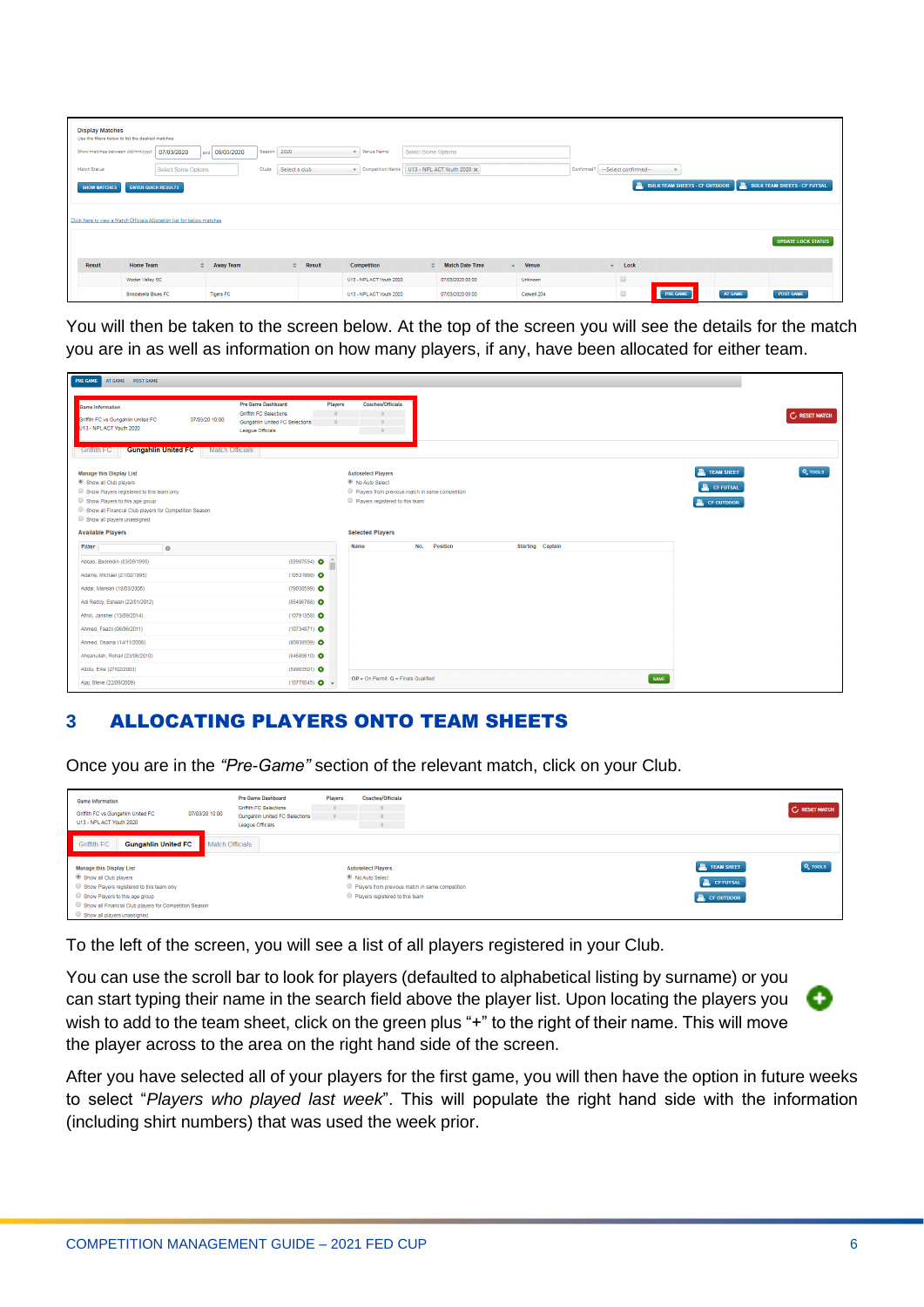If you make an error when making your team selections, or if the automatic selection brings across players who will not be participating in the in this fixture click on the red minus "-" sign to the right of the players name to remove them from the team selection.

After you have completed your player selection, enter in the shirt numbers for each of the players, then click on the "*Save*" button below the players list on the right.

Please note: Clubs are **NOT** required to select the position or indicate who is starting / the captain.

| AT GAME POST GAME<br>PRE GAME                                                                                                                                                                                                    |                                                |                                                                                                                                                |                                                                            |                                                                  |               |
|----------------------------------------------------------------------------------------------------------------------------------------------------------------------------------------------------------------------------------|------------------------------------------------|------------------------------------------------------------------------------------------------------------------------------------------------|----------------------------------------------------------------------------|------------------------------------------------------------------|---------------|
| <b>Pre Game Dashboard</b><br><b>Game Information</b><br>Griffith FC Selections<br>Griffith FC vs Gungahlin United FC<br>07/03/20 10:00<br>Gungahlin United FC Selections<br>U13 - NPL ACT Youth 2020<br>League Officials         | Players                                        | Coaches/Officials<br>$\Omega$                                                                                                                  |                                                                            |                                                                  | C RESET MATCH |
| <b>Griffith FC</b><br><b>Gungahlin United FC</b><br><b>Match Officials</b>                                                                                                                                                       |                                                |                                                                                                                                                |                                                                            |                                                                  |               |
| <b>Manage this Display List</b><br>Show all Club players<br>Show Players registered to this team only<br>Show Players to this age group<br>Show all Financial Club players for Competition Season<br>Show all players unassigned |                                                | <b>Autoselect Players</b><br><sup>®</sup> No Auto Select<br>Players from previous match in same competition<br>Players registered to this team |                                                                            | <b>E</b> TEAM SHEET<br><b>E</b> CF FUTSAL<br><b>E</b> CF OUTDOOR | $Qo$ TOOLS    |
| <b>Available Players</b>                                                                                                                                                                                                         |                                                | <b>Selected Players</b>                                                                                                                        |                                                                            |                                                                  |               |
|                                                                                                                                                                                                                                  |                                                | Name                                                                                                                                           | No.<br><b>Position</b><br>Starting Captain                                 |                                                                  |               |
| Filter<br>$\circ$                                                                                                                                                                                                                |                                                | Abbas, Badreldin                                                                                                                               | $\qquad \qquad \Box$<br>$\odot$<br>-- Select a position --<br>$\mathbf{v}$ | $\bullet$                                                        |               |
| Ahmed, Faazil (06/06/2011)                                                                                                                                                                                                       | <b>DO</b><br>(107348)                          | Adams, Michael                                                                                                                                 | $\qquad \qquad \Box$<br>$\odot$<br>-- Select a position --<br>$\mathbf{r}$ | ۰                                                                |               |
| Ahmed, Osama (14/11/2008)<br>Ahsanullah, Rohail (23/06/2010)                                                                                                                                                                     | (809385)<br>$\bullet$<br>(846806)<br>$\bullet$ | Addai, Mansah                                                                                                                                  | $\qquad \qquad \Box$<br>$\odot$<br>-- Select a position --<br>$\mathbf{r}$ | ۰                                                                |               |
| Aitolu, Elke (27/02/2003)                                                                                                                                                                                                        | (599935)<br>$\bullet$                          | Adi Reddy, Eshaan                                                                                                                              | $\Box$<br>$\odot$<br>-- Select a position --<br>$\mathbf{r}$               | ۰                                                                |               |
| Ajaj, Steve (22/09/2009)                                                                                                                                                                                                         | (107780-<br>$\bullet$                          | Afridi, Jansher                                                                                                                                | $\qquad \qquad \Box$<br>$\circ$<br>-- Select a position --<br>$\mathbf{v}$ | ۰                                                                |               |
| Ajaj, Yousif (18/07/2006)                                                                                                                                                                                                        | (1077806<br>$\bullet$                          |                                                                                                                                                |                                                                            |                                                                  |               |
| Al-Samadi, Jawad (14/04/2007)                                                                                                                                                                                                    | (757725)<br>$\bullet$                          |                                                                                                                                                |                                                                            |                                                                  |               |
| Alam, Sajid (05/08/2008)                                                                                                                                                                                                         | (1054695<br>ŀ۰                                 |                                                                                                                                                |                                                                            |                                                                  |               |
| Albert, Phan (20/12/2012)                                                                                                                                                                                                        | (107868)<br>$\bullet$                          | $OP = On$ Permit $Q =$ Finals Qualified                                                                                                        |                                                                            | SAVE                                                             |               |

If you have incorrectly entered a shirt number more than once, you will receive a message screen advising you so. After making corrections, click *"Save"* again and you will receive a message screen with "*Player selection saved*".

| Message screen for duplicate shirt<br>Player Selection saved<br>numbers                                                                                                                                          |  |
|------------------------------------------------------------------------------------------------------------------------------------------------------------------------------------------------------------------|--|
| Player Selection saved                                                                                                                                                                                           |  |
| WARNING: You have duplicate Player Number.<br>Prevent this page from creating additional dialogs.<br>Message screen for player selection<br>$\rightarrow$<br>Prevent this page from creating additional dialogs. |  |
| saved<br>OK<br>OK                                                                                                                                                                                                |  |

#### <span id="page-6-0"></span>**4** TEAM SHEET PRINTING

The Home Club is responsible for printing and providing all team sheets on match day.

When you log into Game Day and click into each fixture, you will be able to see how many players have already been allocated for each team for this fixture as indicated at the top of the screen. After confirming that all players have been selected, simply click on "*CF OUTDOOR*".

| <b>Game Information</b><br>Griffith FC vs Gungahlin United FC<br>07/03/20 10:00<br>U13 - NPL ACT Youth 2020 | Pre Game Dashboard<br>Griffith FC Selections<br>Gungahlin United FC Selections<br>League Officials | Players | Coaches/Officials<br>$\mathbf{0}$<br>$\Omega$   |                                  | C RESET MATCH        |
|-------------------------------------------------------------------------------------------------------------|----------------------------------------------------------------------------------------------------|---------|-------------------------------------------------|----------------------------------|----------------------|
| <b>Griffith FC</b><br><b>Match Officials</b><br><b>Gungahlin United FC</b>                                  |                                                                                                    |         |                                                 |                                  |                      |
| Manage this Display List                                                                                    |                                                                                                    |         | <b>Autoselect Players</b>                       | <b>B</b> <sub>1</sub> TEAM SHEET | $\Phi_{\rm s}$ TOOLS |
| Show all Club players                                                                                       |                                                                                                    |         | No Auto Select                                  | CF FUTSAL                        |                      |
| Show Players registered to this team only                                                                   |                                                                                                    |         | Players from previous match in same competition |                                  |                      |
| Show Players to this age group                                                                              |                                                                                                    |         | Players registered to this team                 | $\mathbf{B}$ CF OUTDOOR          |                      |
| Show all Financial Club players for Competition Season                                                      |                                                                                                    |         |                                                 |                                  |                      |
| Show all players unassigned                                                                                 |                                                                                                    |         |                                                 |                                  |                      |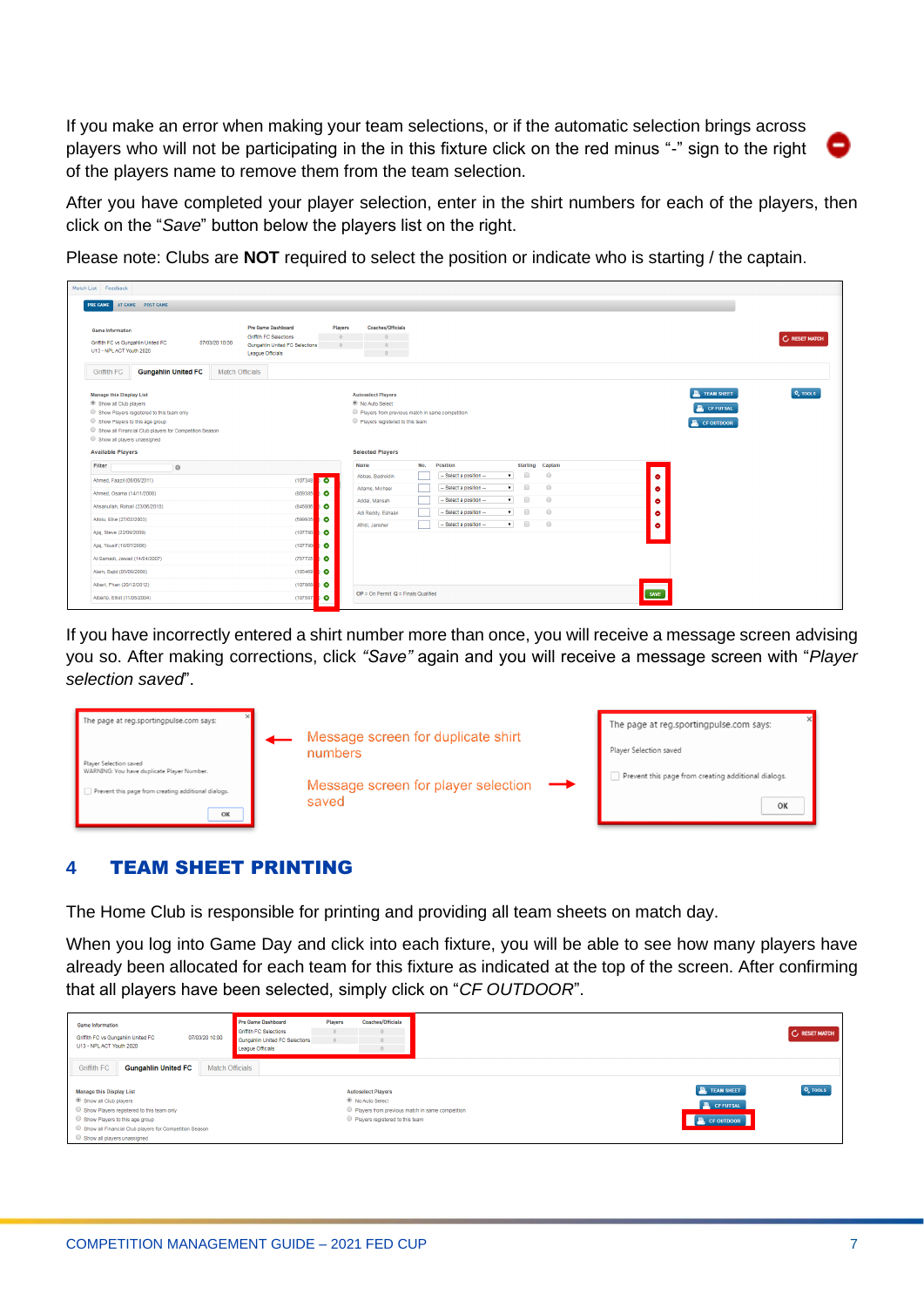The team sheet will then open in a new window and look similar to the example below.

|            |                             |                                     |                   |            |            |        |      |                 | CAPITAL FOOTBALL<br><b>TEAMSHEET</b> |                                                                                                                 |                                                                                                                                                                                                                      |                |            |     | matchcarda@capitalfootball.com.au |      | CAPITAL FOOTBALL<br>FOOTBALL HOUSE<br>23 PHIPPS CL, DEAKIN<br>ACT 2000 |
|------------|-----------------------------|-------------------------------------|-------------------|------------|------------|--------|------|-----------------|--------------------------------------|-----------------------------------------------------------------------------------------------------------------|----------------------------------------------------------------------------------------------------------------------------------------------------------------------------------------------------------------------|----------------|------------|-----|-----------------------------------|------|------------------------------------------------------------------------|
|            |                             | <b>HOME TEAM</b>                    |                   |            |            |        |      |                 |                                      |                                                                                                                 | <b>AWAY TEAM</b>                                                                                                                                                                                                     |                |            |     |                                   |      |                                                                        |
|            |                             | Griffith FC                         |                   |            |            |        |      |                 | <b>Vs</b>                            |                                                                                                                 | Gungahlin United FC                                                                                                                                                                                                  |                |            |     |                                   |      |                                                                        |
|            | <b>DIVISION:</b>            | Capital Football - NPL              |                   |            |            |        |      | <b>REFEREE:</b> |                                      |                                                                                                                 |                                                                                                                                                                                                                      |                |            |     |                                   |      |                                                                        |
|            | <b>GRADE:</b>               | U13 - NPL ACT Youth 2020            |                   |            |            |        |      |                 |                                      | <b>ASSIST REF:</b>                                                                                              |                                                                                                                                                                                                                      |                |            |     |                                   |      |                                                                        |
|            | <b>VENUE:</b>               |                                     | Ted Scobie Oval 2 |            |            |        |      |                 |                                      | <b>ASSIST REF:</b>                                                                                              |                                                                                                                                                                                                                      |                |            |     |                                   |      |                                                                        |
|            | DATE:                       |                                     | 07/03/20 10:00    |            |            |        |      |                 |                                      | <b>4TH OFFICIAL:</b>                                                                                            |                                                                                                                                                                                                                      |                |            |     |                                   |      |                                                                        |
| Shirt      |                             |                                     | <b>Starter</b>    | <b>SUB</b> |            | Yellow | Red  |                 | <b>Shirt</b>                         |                                                                                                                 |                                                                                                                                                                                                                      | <b>Starter</b> | <b>SUB</b> |     | Yellow                            | Red  |                                                                        |
| $\#$       | <b>FFA NUMBER</b>           | Griffith FC                         | (1)               | No.        | <b>GLS</b> | CODE   | CODE | MIN.            | #                                    | <b>FFA NUMBER</b>                                                                                               | Gungahlin United FC                                                                                                                                                                                                  | (1)            | No.        | GLS | CODE                              | CODE | MIN.                                                                   |
|            |                             |                                     |                   |            |            |        |      |                 |                                      |                                                                                                                 |                                                                                                                                                                                                                      |                |            |     |                                   |      |                                                                        |
|            |                             |                                     |                   |            |            |        |      |                 |                                      |                                                                                                                 |                                                                                                                                                                                                                      |                |            |     |                                   |      |                                                                        |
|            |                             |                                     |                   |            |            |        |      |                 |                                      |                                                                                                                 |                                                                                                                                                                                                                      |                |            |     |                                   |      |                                                                        |
|            |                             |                                     |                   |            |            |        |      |                 |                                      |                                                                                                                 |                                                                                                                                                                                                                      |                |            |     |                                   |      |                                                                        |
|            |                             |                                     |                   |            |            |        |      |                 |                                      |                                                                                                                 |                                                                                                                                                                                                                      |                |            |     |                                   |      |                                                                        |
|            |                             |                                     |                   |            |            |        |      |                 |                                      |                                                                                                                 |                                                                                                                                                                                                                      |                |            |     |                                   |      |                                                                        |
|            |                             |                                     |                   |            |            |        |      |                 |                                      |                                                                                                                 |                                                                                                                                                                                                                      |                |            |     |                                   |      |                                                                        |
|            |                             |                                     |                   |            |            |        |      |                 |                                      |                                                                                                                 |                                                                                                                                                                                                                      |                |            |     |                                   |      |                                                                        |
|            |                             |                                     |                   |            |            |        |      |                 |                                      |                                                                                                                 |                                                                                                                                                                                                                      |                |            |     |                                   |      |                                                                        |
|            |                             |                                     |                   |            |            |        |      |                 |                                      |                                                                                                                 |                                                                                                                                                                                                                      |                |            |     |                                   |      |                                                                        |
|            |                             |                                     |                   |            |            |        |      |                 |                                      |                                                                                                                 |                                                                                                                                                                                                                      |                |            |     |                                   |      |                                                                        |
|            |                             | MANUAL AMENDMENTS TO PLAYER LISTING |                   |            |            |        |      |                 |                                      |                                                                                                                 | MANUAL AMENDMENTS TO PLAYER LISTING                                                                                                                                                                                  |                |            |     |                                   |      |                                                                        |
|            |                             |                                     |                   |            |            |        |      |                 |                                      |                                                                                                                 |                                                                                                                                                                                                                      |                |            |     |                                   |      |                                                                        |
|            |                             |                                     |                   |            |            |        |      |                 |                                      |                                                                                                                 |                                                                                                                                                                                                                      |                |            |     |                                   |      |                                                                        |
|            |                             |                                     |                   |            |            |        |      |                 |                                      |                                                                                                                 |                                                                                                                                                                                                                      |                |            |     |                                   |      |                                                                        |
|            | Manger/Secretary:           |                                     |                   |            |            |        |      |                 |                                      | Manger/Secretary:                                                                                               |                                                                                                                                                                                                                      |                |            |     |                                   |      |                                                                        |
|            | Home Team: 1/2 Time:        |                                     |                   | Score      |            |        |      |                 |                                      | Away Team: 1/2 Time:                                                                                            |                                                                                                                                                                                                                      |                | Score      |     |                                   |      |                                                                        |
| Full Time: |                             |                                     |                   | Score      |            |        |      |                 |                                      | Full Time:                                                                                                      |                                                                                                                                                                                                                      |                | Score      |     |                                   |      |                                                                        |
|            |                             |                                     |                   |            |            |        |      |                 |                                      |                                                                                                                 | Managers are to sign the Team Sheet at the end of the match signifying that all details are correct. Ensure that scores are checked as no appeals are permitted once Team Sheet is received by FOOTBALL NSW LIMITED. |                |            |     |                                   |      |                                                                        |
|            |                             |                                     |                   |            |            |        |      |                 |                                      | CLUB GROUND OFFICIALS - Please Print Clearly                                                                    |                                                                                                                                                                                                                      |                |            |     |                                   |      |                                                                        |
|            |                             | <b>HOME TEAM OFFICIALS</b>          |                   |            |            |        |      |                 | <b>JACKET No.</b><br>-1              |                                                                                                                 | <b>VISITING TEAM OFFICIALS</b>                                                                                                                                                                                       |                |            |     |                                   |      |                                                                        |
|            |                             |                                     |                   |            |            |        |      |                 | $\overline{\mathbf{2}}$              |                                                                                                                 |                                                                                                                                                                                                                      |                |            |     |                                   |      |                                                                        |
|            |                             |                                     |                   |            |            |        |      |                 | з                                    |                                                                                                                 |                                                                                                                                                                                                                      |                |            |     |                                   |      |                                                                        |
|            |                             |                                     |                   |            |            |        |      |                 |                                      | PLAYERS STOOD DOWN - Please Print Clearly                                                                       |                                                                                                                                                                                                                      |                |            |     |                                   |      |                                                                        |
|            | FFA No.                     |                                     | HOME PLAYERS NAME |            |            |        |      |                 |                                      | FFA No.                                                                                                         | AWAY PLAYERS NAME                                                                                                                                                                                                    |                |            |     |                                   |      |                                                                        |
|            |                             |                                     |                   |            |            |        |      |                 |                                      |                                                                                                                 |                                                                                                                                                                                                                      |                |            |     |                                   |      |                                                                        |
|            |                             |                                     |                   |            |            |        |      |                 |                                      |                                                                                                                 |                                                                                                                                                                                                                      |                |            |     |                                   |      |                                                                        |
|            |                             |                                     |                   |            |            |        |      |                 |                                      |                                                                                                                 |                                                                                                                                                                                                                      |                |            |     |                                   |      |                                                                        |
|            | <b>REFEREE'S SIGNATURE:</b> |                                     |                   |            |            |        |      |                 |                                      | Note: Goal Soorers and Substitutions are to be recorded, incorrect numbering of players is also to be reported. |                                                                                                                                                                                                                      |                |            |     |                                   |      |                                                                        |

Please note: When printing, please ensure your team sheet is landscape, you can remove headers and footers, and that it is fitted to print on one page.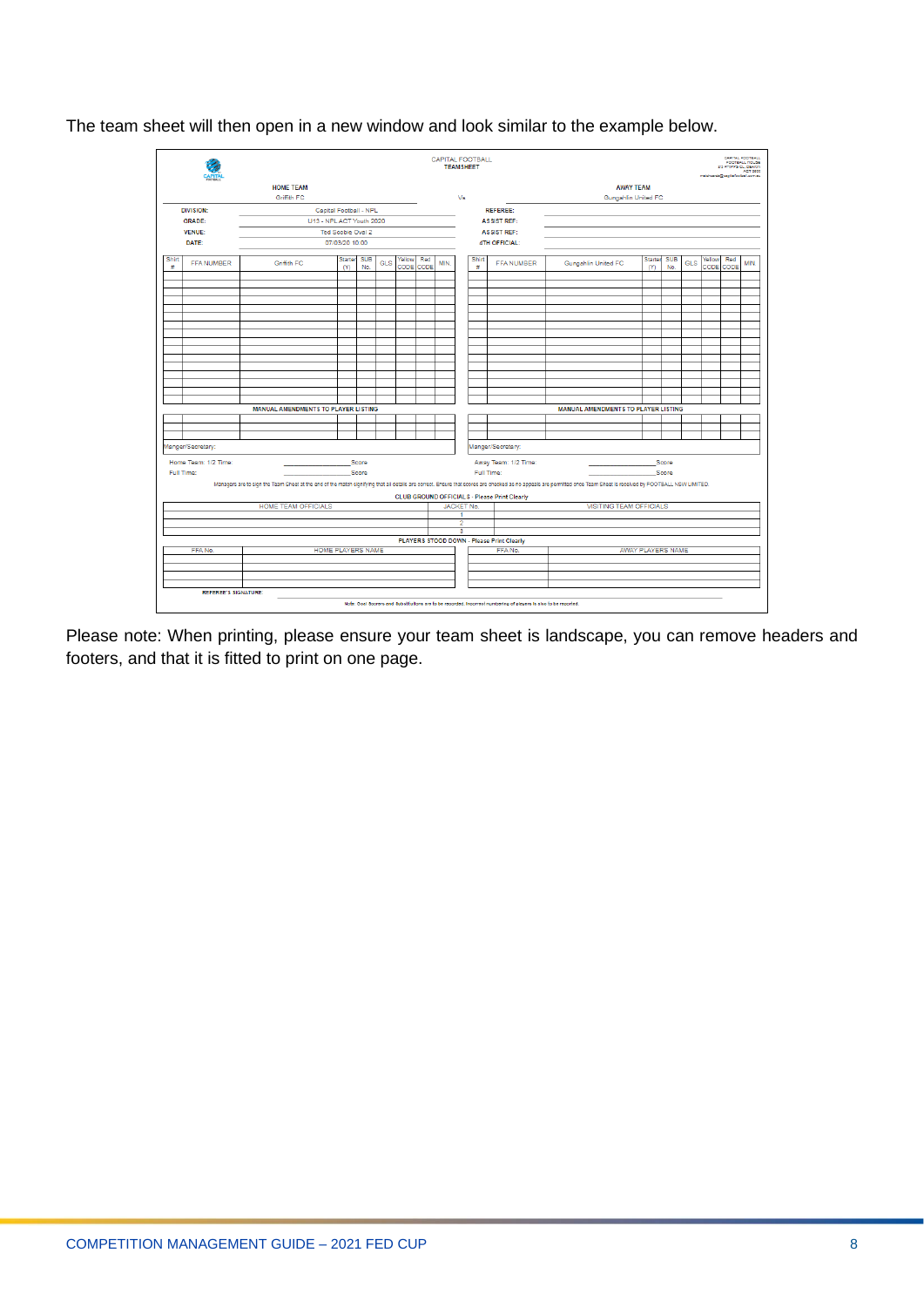# <span id="page-8-0"></span>SECTION 3: COMPLETION & SUBMISSION

### <span id="page-8-1"></span>**1** TEAM SHEET COMPLETION & SUBMISSION

Prior to the match, a Team Official from each Club is required to double check the information displayed on the team sheet is correct, this includes:

- Putting a line through any player who is not participating in the match;
- Checking the shirt numbers are correct and adjusting any that may have changed;
- Should a player not be listed on the team sheet, that is now participating in the match, please clearly write their name, FFA number and shirt number on the team sheet.

They must also list down the name of the Club Vested Official/s for the match.

Please note: The team sheet is not to be signed prior to the match.

At the conclusion of the match (after the Referee has completed to the team sheet), a team official from both Clubs is required to sign the team sheet.

Please note: Signing the team sheet indicates that the information listed is correct. If you believe anything is incorrect, please query this with the Referee on the day. If you still believe the information is incorrect, do not sign the team sheet, and the appropriate Club Delegate is to submit a [Club Incident Report](https://capitalfootball.com.au/clubs/resources/) within 24 hours following the Match, outlining the issues.

The **Winning Team** is required to email a copy of the team sheet to [teamsheets@capitalfootball.com.au](mailto:teamsheets@capitalfootball.com.au) within 24 hours following the Match.

#### <span id="page-8-2"></span>**2** TEAM OFFICIALS LIST COMPLETION & SUBMISSION

For each match, both Clubs are required to complete a Team Officials List. Each Club will be sent a Club specific excel document, with all of the Clubs relevant data available for selection.

Prior to the match, the Club will need to:

- 1. Select the Venue;
- 2. Select the Round;
- 3. Type in the Match Date;
- 4. Type in the Kick Off Time for the specific match;
- 5. Select the Home Team;
- 6. Select the Away Team;
- 7. Select the Role and Name of each Official who will be sitting in the Technical Area;
- 8. Print the Team Official List and take it to the Match.

Please note: The Team Official Names will be pre-populated based on the registrations on Play Football to the Club. Should further people be registered, an updated list will be provided to the Club to be used. Anyone who is not available to be selected on the Team Official List is not permitted/eligible to be in the Technical Area.

Should you need to make alterations on the day, please cross out the name of the person who will no longer be in the Technical Area and clearly write the name of the person replacing them in the space next to this. Please ensure that the person manually listed is permitted/eligible (i.e. is available to be selected on the excel sheet).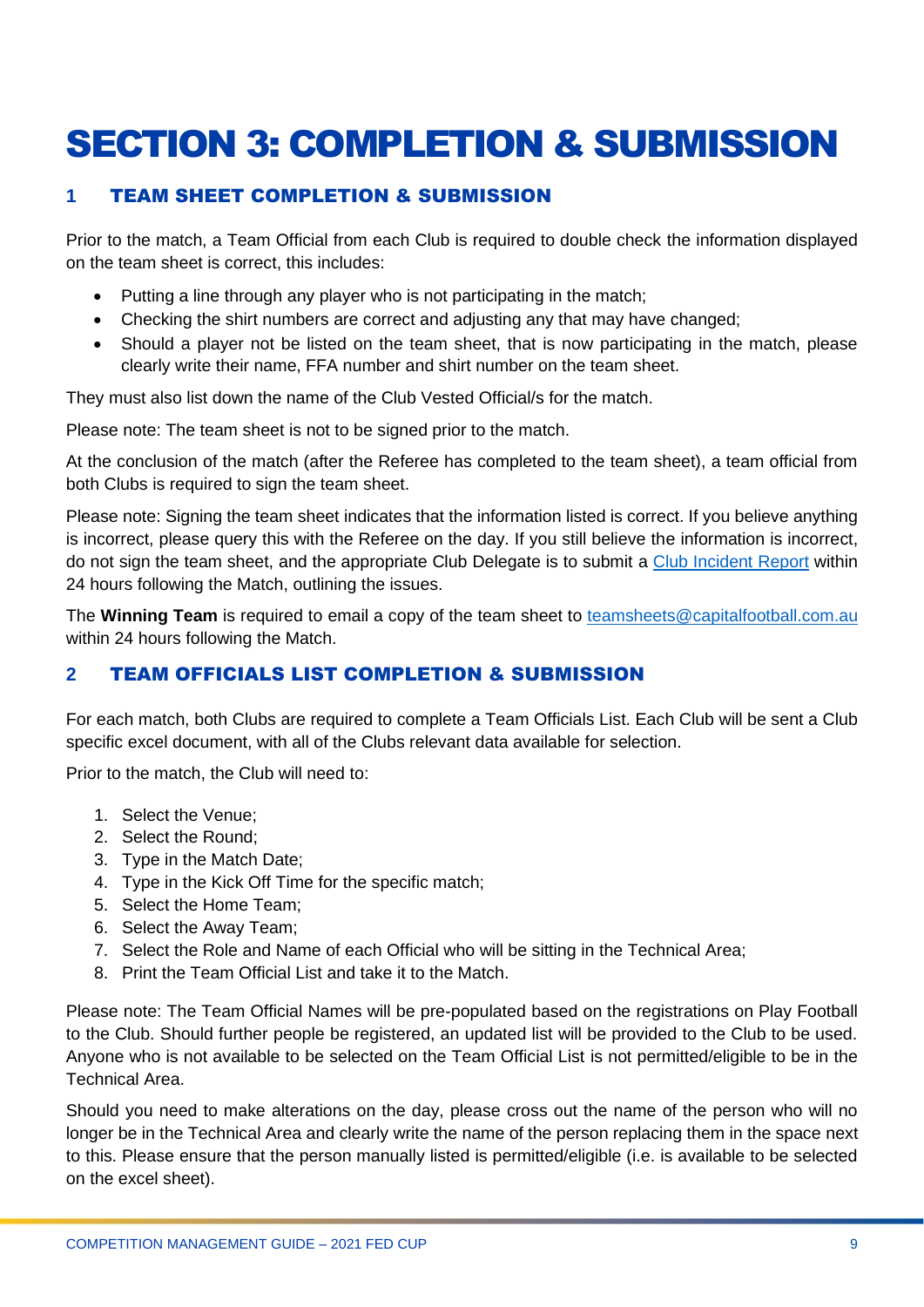Once the appropriate changes are made, a Club Official is required to sign the Team Official List to confirm that the information displayed is correct. They are to then hand the Team Official List to the Referee prior to the match. During/after the match, the Referee will confirm that the number of Team Officials in the Technical Area, reflects the number listed and will then sign the Team Official List. The Team Official List for each Club will then be returned with the Team Sheet.

Both Clubs are required to email a copy of their completed Officials list to [teamsheets@capitalfootball.com.au](mailto:teamsheets@capitalfootball.com.au) within 24 following the Match.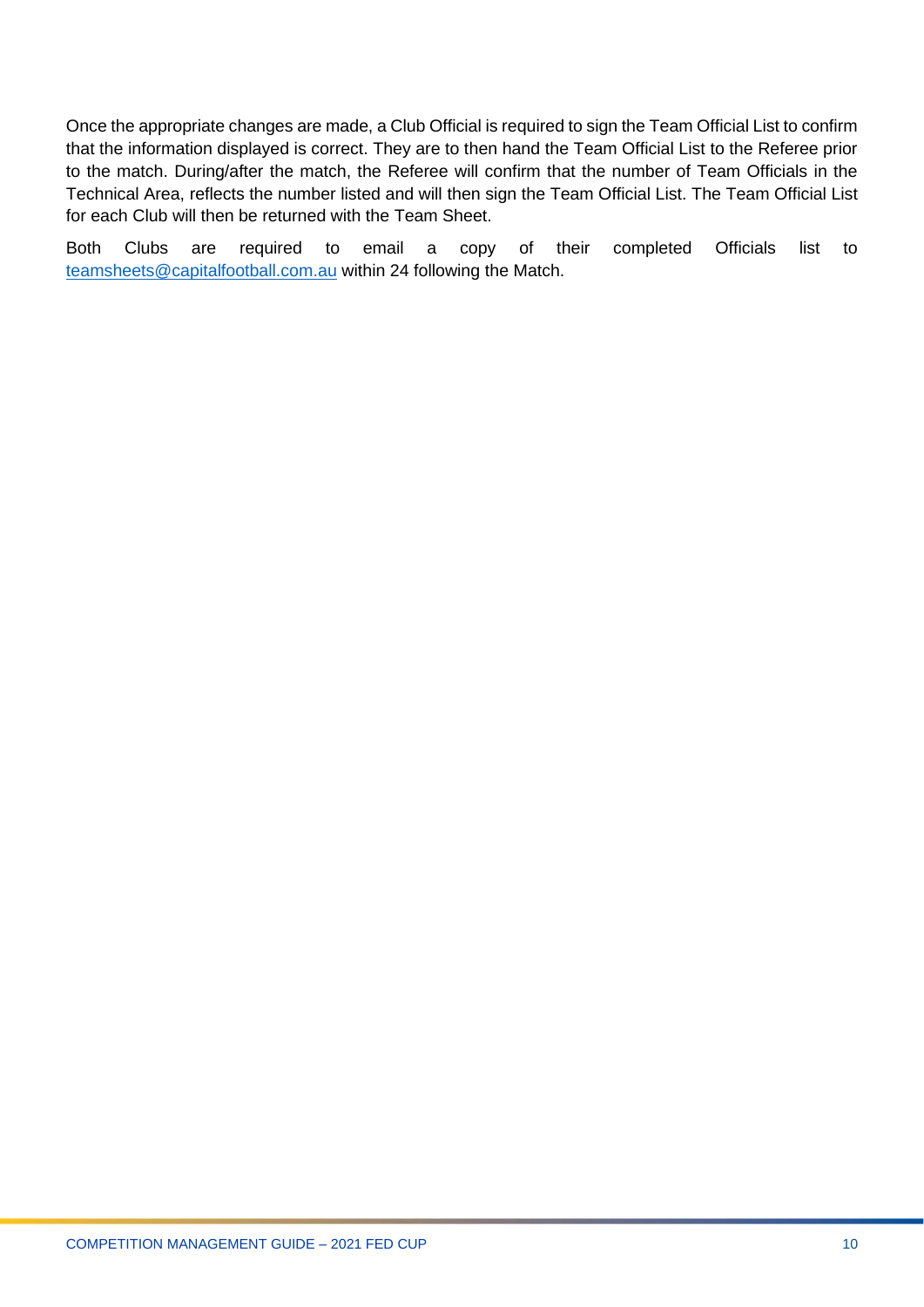## <span id="page-10-0"></span>SECTION 4: POST GAME REQUIREMENTS

#### <span id="page-10-1"></span>**1** ONLINE RESULTS ENTRY

To enter results, follow the same steps required to locate the fixtures as per Section 7.

Rather than clicking on "*Pre Game*" when you locate your fixtures, click on "*Post Game*". This will take you to the results area for the fixture.

| <b>Display Matches</b><br>Show matches between (dd/mm/yyyy): | Use the filters below to list the desired matches.<br>07/03/2020       | and 08/03/2020   | 2020<br>Season           | v Venue Name              | Select Some Options                      |                        |                                      |              |                                                                              |                           |
|--------------------------------------------------------------|------------------------------------------------------------------------|------------------|--------------------------|---------------------------|------------------------------------------|------------------------|--------------------------------------|--------------|------------------------------------------------------------------------------|---------------------------|
| Match Status                                                 | <b>Select Some Options</b>                                             |                  | Select a club<br>Clubs   | <b>v</b> Competition Name | U13 - NPL ACT Youth 2020 x               |                        | --Select confirmed--<br>Confirmed?   | $\mathbf{v}$ |                                                                              |                           |
| <b>SHOW MATCHES</b>                                          | <b>ENTER QUICK RESULTS</b>                                             |                  |                          |                           |                                          |                        |                                      |              | <b>B</b> BULK TEAM SHEETS - CF OUTDOOR <b>B</b> BULK TEAM SHEETS - CF FUTSAL |                           |
|                                                              |                                                                        |                  |                          |                           |                                          |                        |                                      |              |                                                                              |                           |
|                                                              | Click here to view a Match Officials Allocation list for below matches |                  |                          |                           |                                          |                        |                                      |              |                                                                              |                           |
|                                                              |                                                                        |                  |                          |                           |                                          |                        |                                      |              |                                                                              | <b>UPDATE LOCK STATUS</b> |
| Result                                                       | <b>Home Team</b>                                                       | C Away Team      | $\Leftrightarrow$ Result | Competition               | <b>Match Date Time</b><br>$\ddot{\circ}$ | <b>Venue</b><br>$\sim$ | $\sim$ Lock                          |              |                                                                              |                           |
|                                                              | Woden Valley SC                                                        |                  |                          | U13 - NPL ACT Youth 2020  | 07/03/2020 00:00                         | Unknown                | $\qquad \qquad \qquad \qquad \qquad$ |              |                                                                              |                           |
|                                                              | <b>Brindabella Blues FC</b>                                            | <b>Tigers FC</b> |                          | U13 - NPL ACT Youth 2020  | 07/03/2020 09:00                         | Calwell 204            | $\qquad \qquad \Box$                 | PRE GAME     | AT GAME                                                                      | POST GAME                 |

To return to the list of fixtures, click on "*Match List*" in the blue bar at the top of the screen.

| and Magazine               |  |  |
|----------------------------|--|--|
| PRE GAME AT GAME POST GAME |  |  |

After clicking "*Post Game*" you will see the screen below. The Winning Team must enter the *half time and full time scores* for each team. You will notice that the "*Results*" (bottom of page) will automatically update to win/loss/draw according to the results you enter. Click on "*Update Match Scores*".

Please note: *The Winning Team must enter the scores within 45 minutes of the completion of the final match of the day.*

| PRE GAME AT GAME                                                                          | <b>POST GAME</b>          |                                                              |                         |                  |                           |                            |      |                            |
|-------------------------------------------------------------------------------------------|---------------------------|--------------------------------------------------------------|-------------------------|------------------|---------------------------|----------------------------|------|----------------------------|
| <b>Game Information</b><br>Griffith FC vs Gungahlin United FC<br>U13 - NPL ACT Youth 2020 | 07/03/20 10:00            | <b>Full Time Score</b><br>Griffith FC<br>Gungahlin United FC | <b>Yellow Cards</b>     | <b>Red Cards</b> |                           |                            |      |                            |
| <b>Final Match Scores</b>                                                                 | Griffith FC Player Scores | Gungahlin United FC Player Scores                            | <b>Tribunal Records</b> | Awards           | <b>Match Confirmation</b> |                            |      |                            |
|                                                                                           |                           | <b>Griffith FC</b>                                           |                         |                  |                           | <b>Gungahlin United FC</b> |      | <b>UPDATE MATCH SCORES</b> |
|                                                                                           | <b>Half Time Score</b>    |                                                              |                         |                  | <b>Half Time Score</b>    |                            |      |                            |
| <b>Minutes</b>                                                                            | Inj. Time                 | Type                                                         | Player                  |                  | <b>Minutes</b>            | Inj. Time                  | Type | Player                     |
|                                                                                           | Add Scorer                |                                                              |                         |                  |                           | <b>Add Scorer</b>          |      |                            |
|                                                                                           |                           |                                                              |                         |                  |                           |                            |      |                            |
|                                                                                           | <b>Full Time Score</b>    |                                                              |                         |                  | <b>Full Time Score</b>    |                            |      |                            |
| <b>Minutes</b>                                                                            | Inj. Time                 | Type                                                         | Player                  |                  | <b>Minutes</b>            | Inj. Time                  | Type | Player                     |
|                                                                                           | Add Scorer                |                                                              |                         |                  |                           | Add Scorer                 |      |                            |
|                                                                                           |                           |                                                              |                         |                  |                           |                            |      |                            |

Please note: If there is an Own Goal, please do not record this against a specific player, but rather enter it under the Club that the goal counts towards their total, in the *"Own Goal"* section.